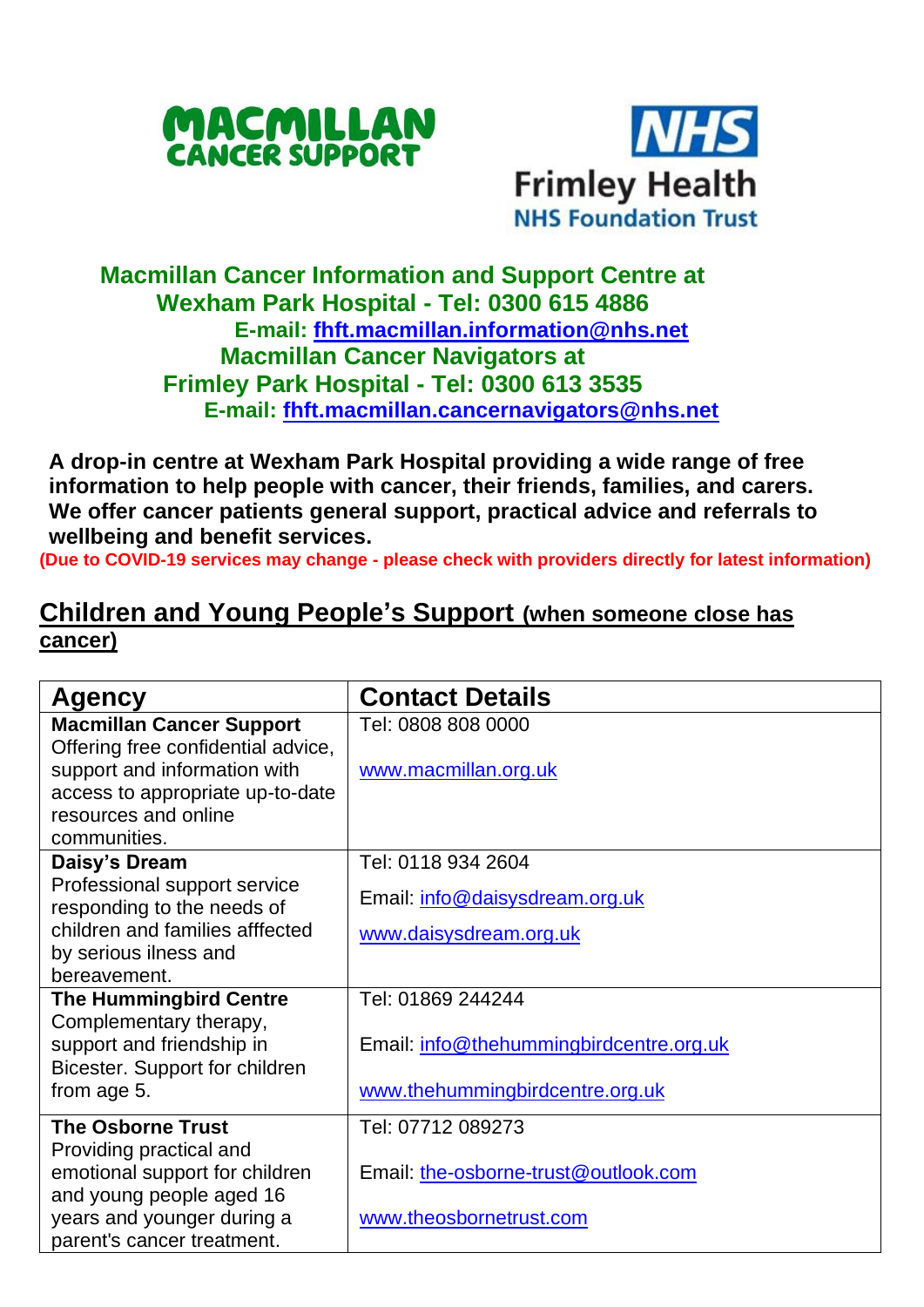| <b>The Fountain centre</b>                                         | Tel: 01483 406618                                      |  |  |
|--------------------------------------------------------------------|--------------------------------------------------------|--|--|
| Supporting children if a loved one<br>has cancer. Offering online  | Email: rsc-tr.fountaincentre@nhs.net                   |  |  |
| Information, counselling,                                          |                                                        |  |  |
| emotional support.<br>Now offering a mixture of                    | www.fountaincentre.org                                 |  |  |
| virtual live sessions                                              |                                                        |  |  |
| <b>Ruth Strauss Foundation</b>                                     | Email online form                                      |  |  |
| Helping families access<br>professional emotional support          |                                                        |  |  |
| when facing the death of a parent,                                 | www.ruthstraussfoundation.com                          |  |  |
| how to keep the family connected                                   |                                                        |  |  |
| and prepare for the future                                         |                                                        |  |  |
| Kooth offering emotional and<br>mental health support for children | www.kooth.com                                          |  |  |
| and young people aged                                              | Your online mental wellbeing community                 |  |  |
| between $11 - 24$ years and is                                     |                                                        |  |  |
| available up to 10 pm every day.<br>Riprap                         | Email form online                                      |  |  |
| A website especially for                                           |                                                        |  |  |
| teenagers who have a parent with                                   | www.riprap.org.uk                                      |  |  |
| cancer.<br><b>Young Minds</b>                                      | Parents Helpline: 0808 802 5544 9.30am-4pm Mon-Fri     |  |  |
| A helpline providing support and                                   | Text: YM to 85258                                      |  |  |
| advice to parents and carers<br>worried about the emotional        |                                                        |  |  |
| wellbeing of a young person in                                     | www.youngminds.org.uk                                  |  |  |
| their care with confidential expert                                |                                                        |  |  |
| advice. Parents webchat<br>available.                              |                                                        |  |  |
| No <sub>5</sub>                                                    | Tel: 0118 901 5668                                     |  |  |
| Providing tailored counselling                                     | Text: TALK followed by your first name and postcode to |  |  |
| sessions and support to children<br>and young people aged 11-25    | 07786 202430                                           |  |  |
| with a fully trained volunteer<br>counseller.                      | Email: info@no5.org.uk                                 |  |  |
|                                                                    | www.no5.org.uk                                         |  |  |
| Youthline                                                          | Tel: 01344 311200                                      |  |  |
| Face to face counselling for<br>children and young people aged     | Email for online                                       |  |  |
| 11-25 in Bracknell and Ascot                                       | www.youthlineuk.com                                    |  |  |
| Number 22                                                          | Tel: 01628 636661                                      |  |  |
| Face to face counselling for 11+<br>in Windsor, Maidenhead and     |                                                        |  |  |
| Slough. Register online                                            | www.number22.org                                       |  |  |
|                                                                    |                                                        |  |  |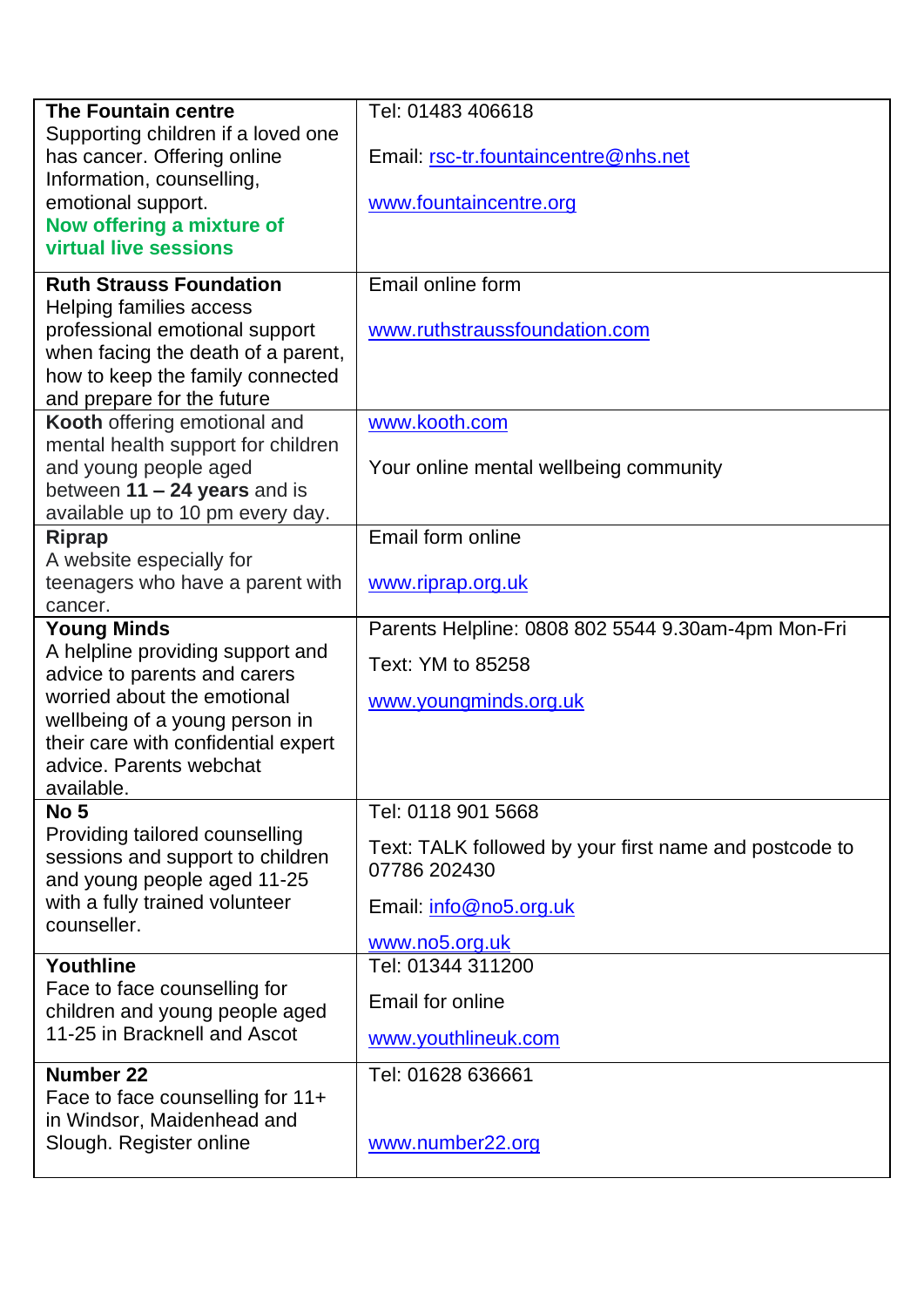| <b>Time to Talk West Berkshire</b>                             | Tel: 01635 760331                                         |  |  |  |
|----------------------------------------------------------------|-----------------------------------------------------------|--|--|--|
| An independent charity providing                               |                                                           |  |  |  |
| free confidential counselling                                  | Email: hello@t2twb.org                                    |  |  |  |
| services to young people aged                                  |                                                           |  |  |  |
| 11-25                                                          | www.t2twb.org                                             |  |  |  |
| Arc - Wokingham Youth                                          | Tel: 0118 977 6710                                        |  |  |  |
| <b>Counselling</b>                                             |                                                           |  |  |  |
| Offering 6 free counselling                                    | Email: office@arcweb.org.uk                               |  |  |  |
| sessions to young people from 11                               |                                                           |  |  |  |
| years old and over in a safe, non                              | www.arcweb.org.uk                                         |  |  |  |
| judgemental and confidential                                   |                                                           |  |  |  |
| space for you to explore your                                  |                                                           |  |  |  |
| thoughts and feelings.                                         |                                                           |  |  |  |
| <b>Mable Therapy</b>                                           | Tel: 0800 024 8646                                        |  |  |  |
| Mable's chargeable counselling                                 |                                                           |  |  |  |
| services are based on the unique                               | www.mabletherapy.com                                      |  |  |  |
| needs of each individual child.                                |                                                           |  |  |  |
| Supporting children 6-18 with                                  |                                                           |  |  |  |
| many aspects of mental health                                  |                                                           |  |  |  |
| and wellbing.                                                  |                                                           |  |  |  |
| <b>The Fruitfly Collective</b>                                 | Email: caroline@fruitflycollective.com                    |  |  |  |
| Information and practical tools to                             |                                                           |  |  |  |
| support children of parents with                               | https://fruitflycollective.com/                           |  |  |  |
| cancer (free & chargeable)                                     |                                                           |  |  |  |
| <b>Xploro App</b>                                              | Download from your App store                              |  |  |  |
| Create an Avatar Guide who will                                |                                                           |  |  |  |
| be your friend when you go into                                |                                                           |  |  |  |
| hospital. And always remember to                               |                                                           |  |  |  |
| ask your Guide questions if<br>there's ever anything you don't |                                                           |  |  |  |
| understand.                                                    |                                                           |  |  |  |
| <b>Chill Panda App</b>                                         | Download from your App store                              |  |  |  |
| Learn to relax, manage your                                    |                                                           |  |  |  |
| worries and improve your                                       |                                                           |  |  |  |
| wellbeing with Chill Panda. The                                |                                                           |  |  |  |
| app measures your heart rate and                               |                                                           |  |  |  |
| suggests tasks to suit your state                              |                                                           |  |  |  |
| of mind. Age 6-12                                              |                                                           |  |  |  |
| <b>Fear Tools App</b>                                          | Download from your App store                              |  |  |  |
| FearTools is an evidence-based                                 |                                                           |  |  |  |
| app designed to help you combat                                | This application is especially useful for those suffering |  |  |  |
| anxiety, aiding you on your road                               | from Generalized Anxiety Disorder, Phobias, and Social    |  |  |  |
| to recovery. Age 12+                                           | <b>Anxiety Disorder</b>                                   |  |  |  |
| <b>Mind Moose Digital Mental</b>                               |                                                           |  |  |  |
| <b>Health and Wellbeing Tool</b>                               | Email: zoe@mindmoose.co.uk                                |  |  |  |
| Primary school children go on a                                |                                                           |  |  |  |
| fun, interactive journey to learn                              | www.mindmoose.co.uk                                       |  |  |  |
| about mental wellbeing receiving                               |                                                           |  |  |  |
| the tools they can use to help                                 |                                                           |  |  |  |
| them navigate through life's ups                               |                                                           |  |  |  |
| and downs.                                                     |                                                           |  |  |  |